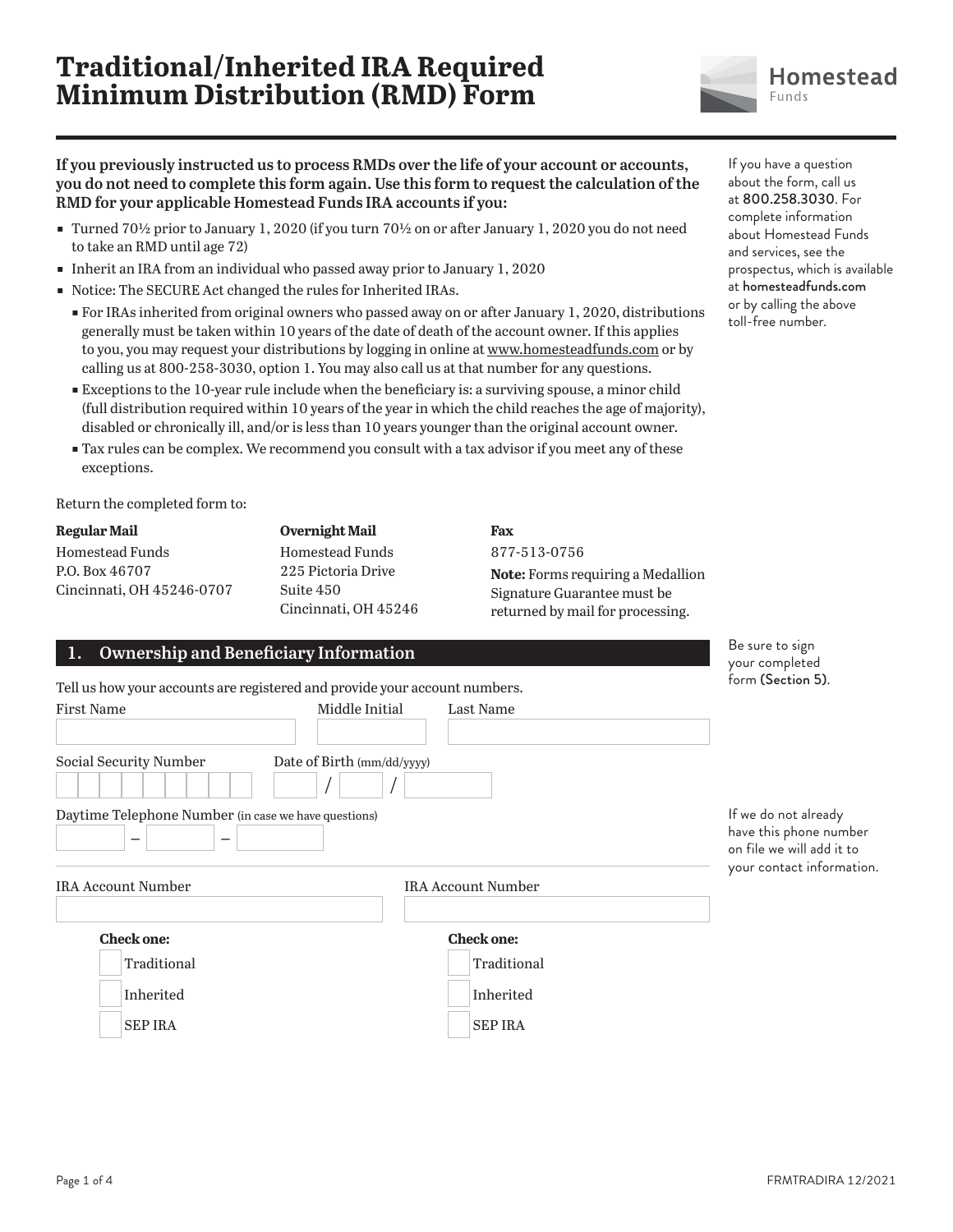# **Traditional/Inherited IRA Required Minimum Distribution (RMD) Form**



| <b>Ownership and Beneficiary Information (continued)</b><br>1.            |                |                                                                                                                  | Distribution instructions<br>provided in Sections 2, 3,                                                                                                                        |
|---------------------------------------------------------------------------|----------------|------------------------------------------------------------------------------------------------------------------|--------------------------------------------------------------------------------------------------------------------------------------------------------------------------------|
| <b>IRA Account Number</b>                                                 |                | <b>IRA Account Number</b>                                                                                        | and 4 will only be applied to<br>the account numbers listed                                                                                                                    |
| <b>Check one:</b><br>Traditional<br>Inherited<br><b>SEP IRA</b>           |                | <b>Check one:</b><br>Traditional<br>Inherited<br><b>SEP IRA</b>                                                  | in Section 1. If you have<br>multiple IRAs and would like<br>the instructions applied to<br>each IRA, you must list all<br>of your applicable account<br>numbers in Section 1. |
| the following information. (Note: This does not apply to inherited IRAs.) |                | $\blacklozenge$ If your spouse is your sole beneficiary and is more than 10 years younger than you, also provide |                                                                                                                                                                                |
| Spouse's First Name                                                       | Middle Initial | Last Name                                                                                                        |                                                                                                                                                                                |
| Date of Birth (mm/dd/yyyy)                                                |                |                                                                                                                  |                                                                                                                                                                                |
| <b>RMD Calculation Instructions</b><br>2.                                 |                |                                                                                                                  | Please note: while using this<br>form, RMDs can only be                                                                                                                        |
| Only complete Section A or B.                                             |                | Complete Section A if you want us to calculate your RMD for the current year only. Complete Section B            | calculated and distributed<br>during the year that they                                                                                                                        |
|                                                                           |                | if you want us to calculate your RMD for the current year and future years automatically going forward.          | are for. If you missed an<br>$DMD$ from a prior user and                                                                                                                       |

**A. Distribute the RMD for the Current Year Only**

**The RMD will be distributed upon receipt of this form in good order.** 

#### **Fund Distribution Instructions (Must check one):**

Calculate and take the RMD pro rata from all funds in the IRA accounts listed in **Section 1**.

 Calculate the RMD for all accounts listed in **Section 1** and distribute the entire RMD per the instructions below:

| Fund                                        | <b>IRA</b> Account Number(s) | Percentage |
|---------------------------------------------|------------------------------|------------|
| Daily Income Fund (168)                     |                              | $\%$       |
| Short-Term Government Securities Fund (170) |                              | $\%$       |
| Intermediate Bond Fund (171)                |                              | %          |
| Short-Term Bond Fund (172)                  |                              | %          |
| Stock Index Fund (174)                      |                              | %          |
| Value Fund (176)                            |                              | %          |
| Small-Company Stock Fund (178)              |                              | %          |
| International Equity Fund (180)             |                              | %          |
| Growth Fund (182)                           |                              | %          |
| Rural America Growth and Income Fund (414)  |                              | %          |
|                                             |                              |            |

ng this be uted hey are for. If you missed an RMD from a prior year and need a distribution, please call us for instructions.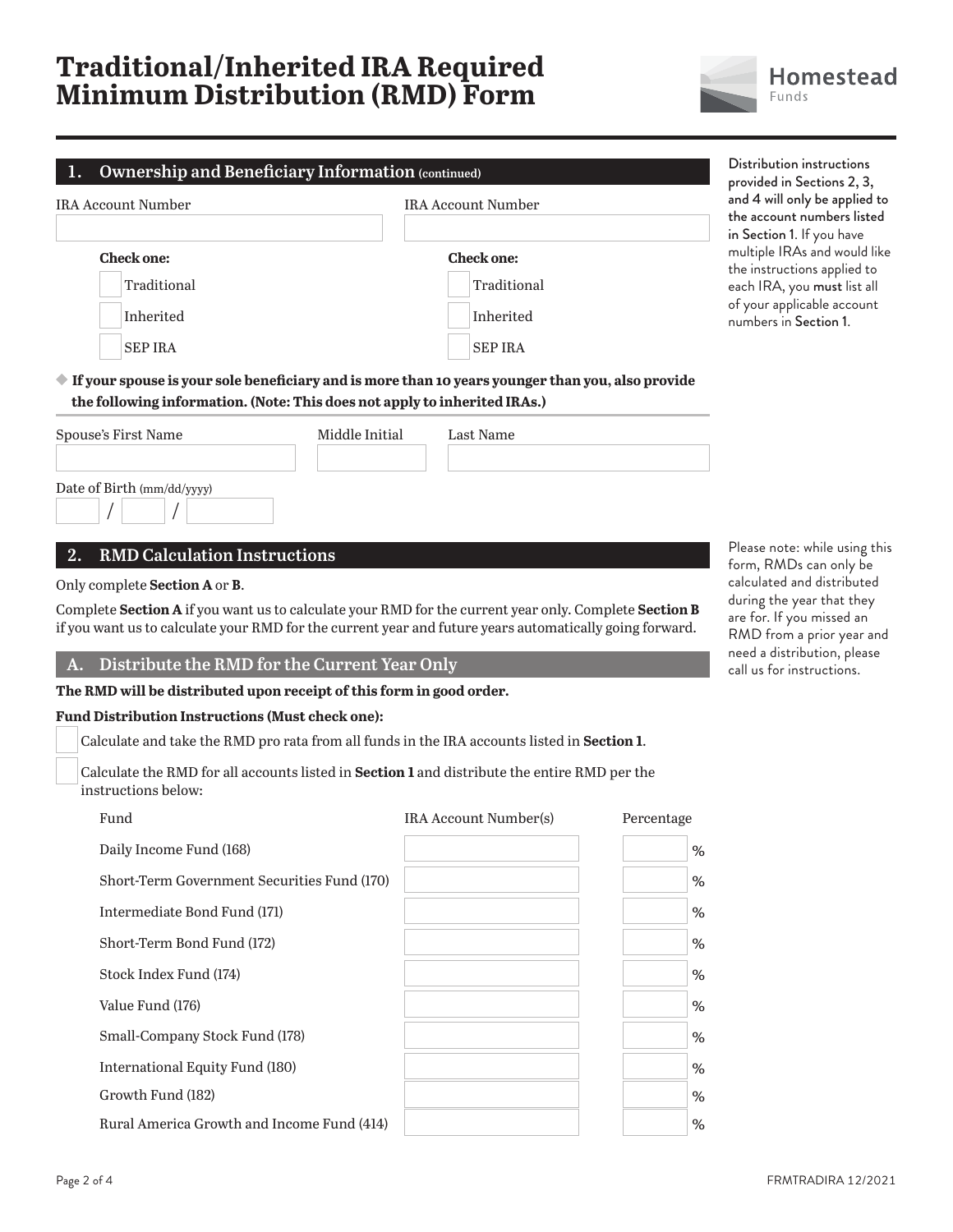# **Traditional/Inherited IRA Required Minimum Distribution (RMD) Form**



## **B. Establish Automatic RMD Payments for Current Year and Future Years**

**When establishing automatic calculation and payment of RMDs, Homestead Funds is only able to pay the RMD on a pro rata basis.**

| Monthly                 | Quarterly | Semi-annually | Annually |
|-------------------------|-----------|---------------|----------|
|                         |           |               |          |
| Start date (mm/dd/yyyy) |           |               |          |

Your automatic RMD will continue on the day you list for the Start Date, or the next business day if the market is closed on your specified day. If you select the 29th, 30th or 31st, or any month without that many days, the system will schedule the last business day of the month for your distribution.

### **3. Payment Instructions**

Tell us how you would like to receive redemption proceeds. Your signature on this form must be guaranteed if the amount of any single redemption payment from any one fund in any one account is over \$50,000 or if you are exchanging to an existing non-retirement account that you do not own.

Send check(s) payable to IRA account holder (mail to address on record).

 Send proceeds by ACH transfer to the existing bank account of record on my IRA account. Do not choose this option if you do not have existing bank instructions on file with Homestead Funds.

 Deposit proceeds in an existing non-retirement Homestead Funds account. (You must be an account owner or have a Medallion Signature Guarantee Stamp in Section 6.)

Account Number

Transfer in Kind (keep the same funds).

Transfer all IRA Funds to one fund. Fund Name

 Deposit proceeds in a new non-retirement Homestead Funds account. (You must also complete and mail, with this form, the appropriate account application available at homesteadfunds.com)

## **4. Tax Withholding**

#### **Federal Income Tax Withholding**

Federal income tax will automatically be withheld from IRA distributions at the rate of 10% unless you check one of the boxes below. We encourage you to consult your tax advisor regarding your IRA distributions. Even if you elect not to have federal income tax withheld, you are liable for payment of federal income tax on the taxable portion of your distribution.

#### **Check one:**

I do not wish to have federal income tax withheld.

Withhold federal income tax at the rate of  $\%$  (minimum 10%).

#### **State Income Tax Withholding**

### Mandatory:

We will withhold state tax in accordance with the respective state's rules if, at the time of the distribution, your address of record is within a mandatory withholding state and you have federal income tax withheld, or if the state's requirement is independent of federal withholding. Contact your tax advisor for the withholding amount, or see your state's website for more information.